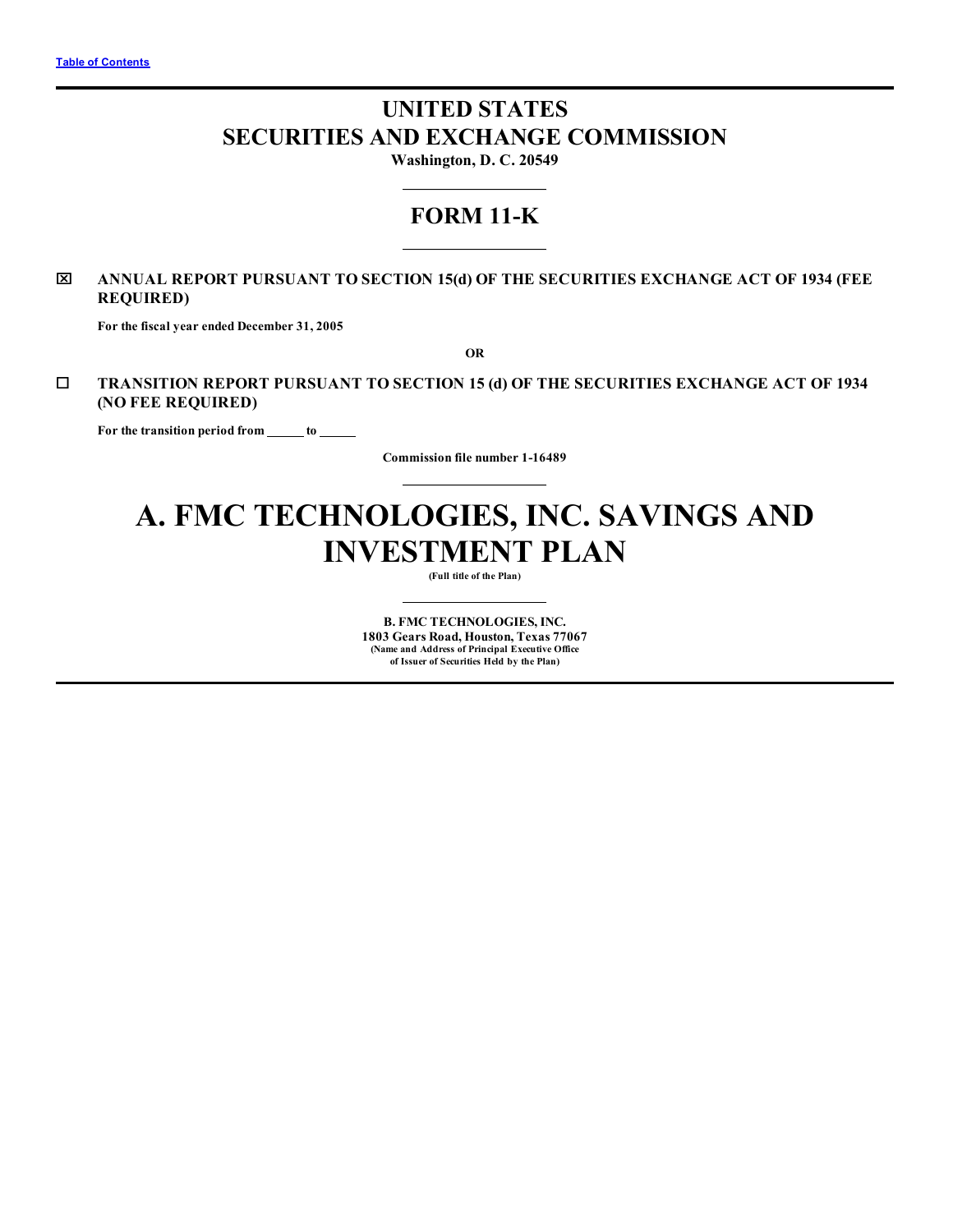## **Table of Contents**

<span id="page-1-0"></span>

| Report of Independent Registered Public Accounting Firm        | Page           |
|----------------------------------------------------------------|----------------|
| Financial Statements:                                          |                |
| <b>Statements of Net Assets Available for Benefits</b>         | 2              |
| Statements of Changes in Net Assets Available for Benefits     | 3              |
| <b>Notes to Financial Statements</b>                           | $\overline{4}$ |
| <b>Supplemental Schedule</b>                                   |                |
| Schedule H, Line 4i – Schedule of Assets (Held at End of Year) | 8              |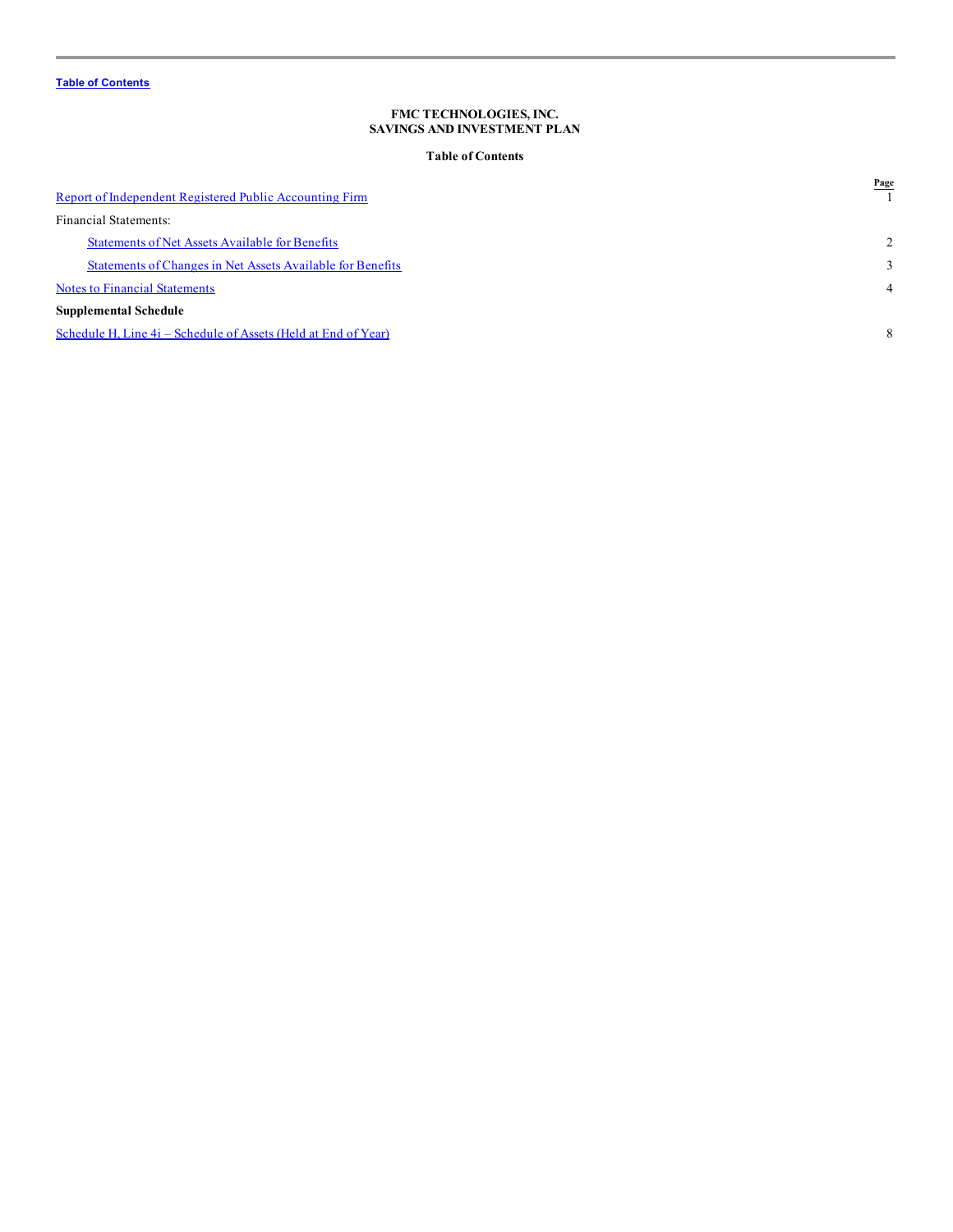#### **Report of Independent Registered Public Accounting Firm**

<span id="page-2-0"></span>The Employee Welfare Benefits Plan Committee of FMC Technologies, Inc.:

We have audited the accompanying statements of net assets available for benefits of the FMC Technologies, Inc. Savings and Investment Plan (the Plan) as of December 31, 2005 and 2004, and the related statements of changes in net assets available for benefits for the years then ended. These financial statements are the responsibility of the Plan's management. Our responsibility is to express an opinion on these financial statements based on our audits.

We conducted our audits in accordance with the standards of the Public Company Accounting Oversight Board (United States). Those standards require that we plan and perform the audits to obtain reasonable assurance about whether the financial statements are free of material misstatement. The Plan is not required to have, nor were we engaged to perform an audit of its internal control over financial reporting. Our audits include consideration of internal control over financial reporting as a basis for designing audit procedures that are appropriate in the circumstances, but not for the purpose of expressing an opinion on the effectiveness of the Plan's internal control over financial reporting. Accordingly, we express no such opinion. An audit also includes examining, on a test basis, evidence supporting the amounts and disclosures in the financial statements, assessing the accounting principles used and significant estimates made by management, as well as evaluating the overall financial statement presentation. We believe that our audits provide a reasonable basis for our opinion.

In our opinion, the financial statements referred to above present fairly, in all material respects, the net assets available for benefits of the Plan as of December 31, 2005 and 2004, and the changes in net assets available for benefits for the years then ended, in conformity with accounting principles generally accepted in the United States of America.

Our audits were performed for the purpose of forming an opinion on the basic financial statements taken as a whole. The supplemental schedule of assets (held at end of year) is presented for the purpose of additional analysis and is not a required part of the basic financial statements, but is supplementary information required by the Department of Labor's Rules and Regulations for Reporting and Disclosure under the Employee Retirement Income Security Act of 1974. This supplemental schedule is the responsibility of the Plan's management. The supplemental schedule has been subjected to the auditing procedures applied in the audit of the basic financial statements and, in our opinion, is fairly stated in all material respects in relation to the basic financial statements taken as a whole.

1

/s/ Grant Thornton LLP

Chicago, Illinois June 8, 2006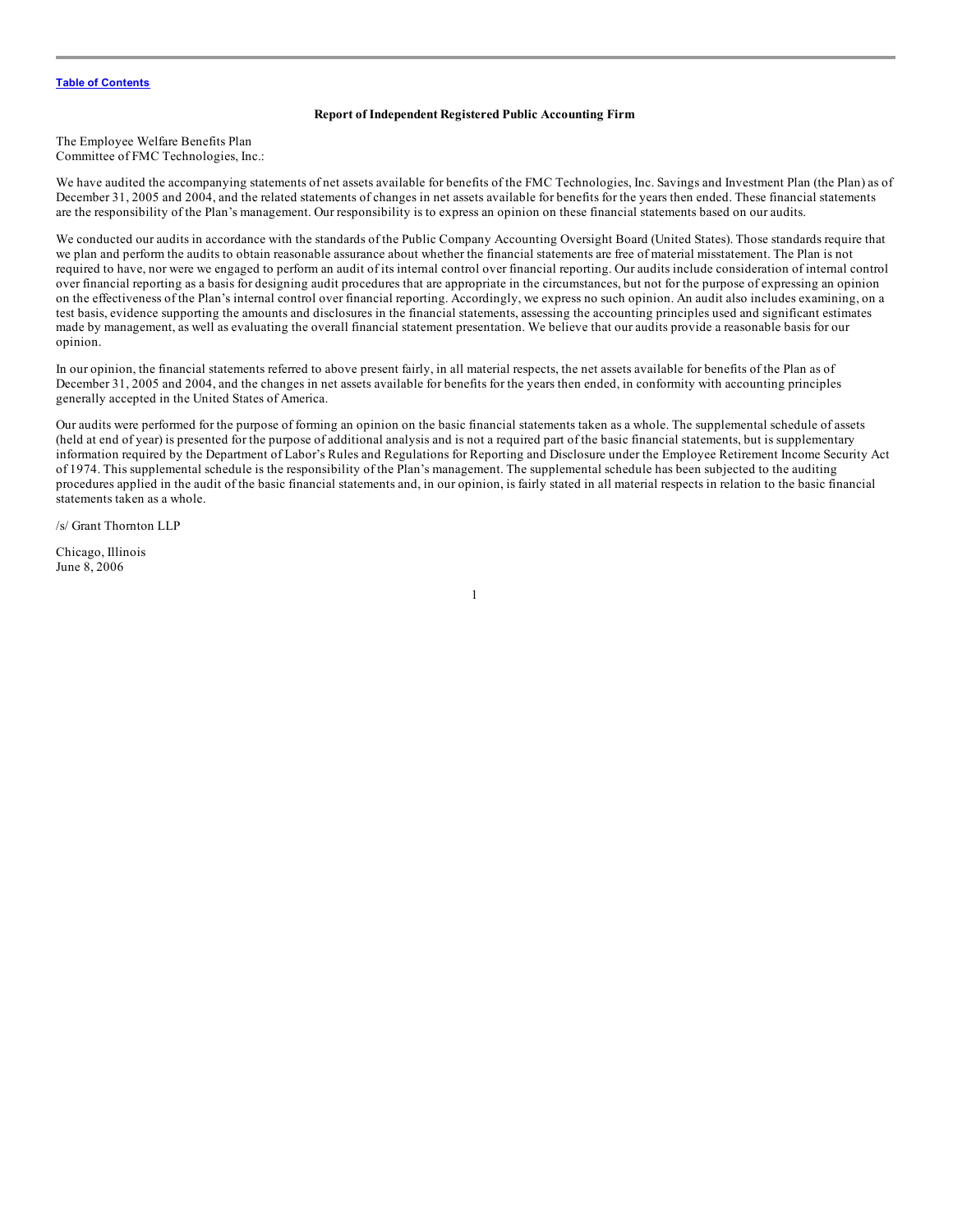Statements of Net Assets Available for Benefits

December 31, 2005 and 2004

## (In thousands)

<span id="page-3-0"></span>

|                                   | 2005      | 2004      |
|-----------------------------------|-----------|-----------|
| Assets:                           |           |           |
| Investments, at fair value        | \$398,644 | \$352,385 |
| Participants' loans               | 11,750    | 10,372    |
| Total assets                      | 410.394   | 362,757   |
| Liabilities:                      |           |           |
| Contributions refundable          | 41        | 107       |
| Accrued administrative expenses   | 55        |           |
| Total liabilities                 | 96        | 107       |
| Net assets available for benefits | \$410.298 | \$362,650 |

See accompanying notes to financial statements.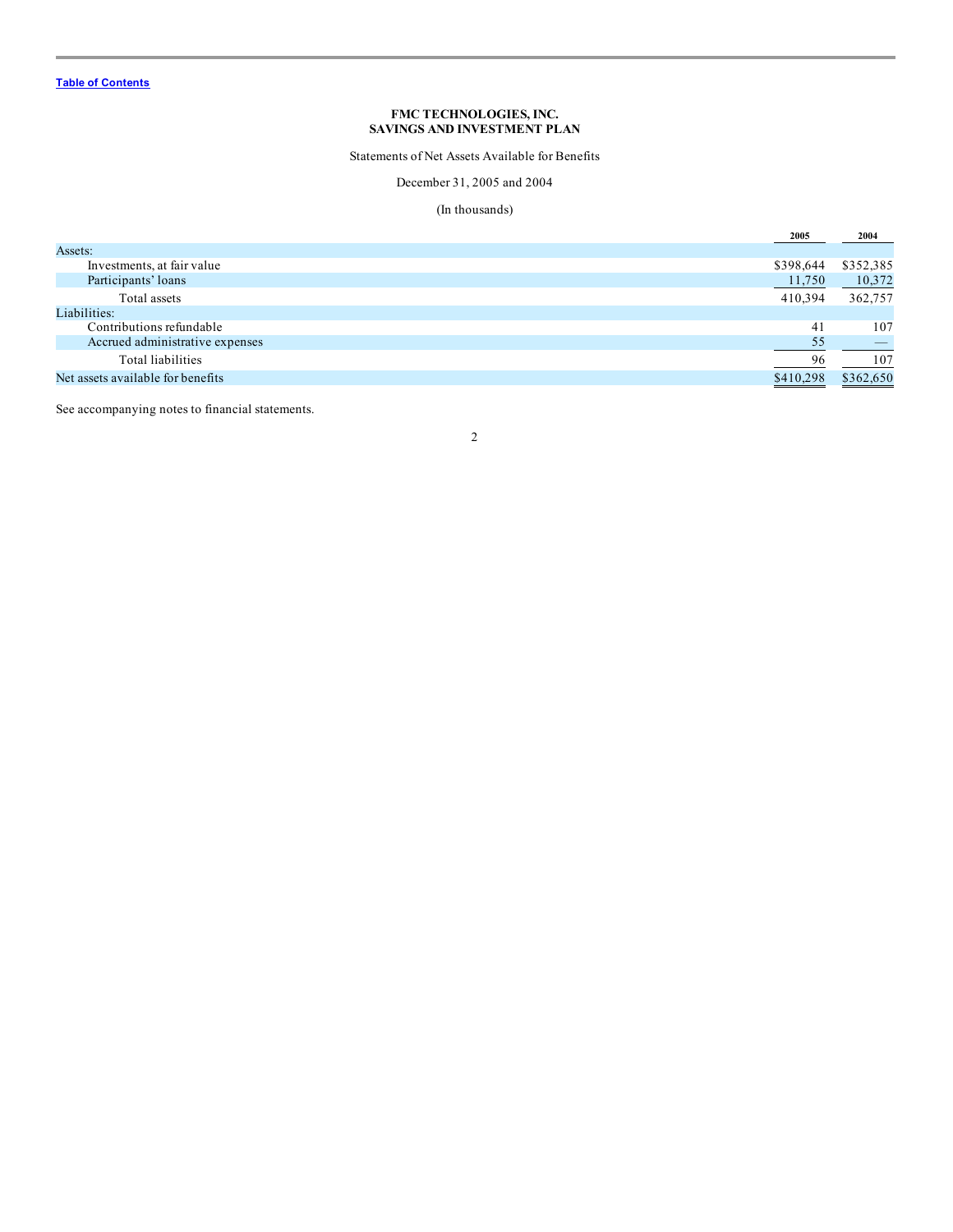Statements of Changes in Net Assets Available for Benefits

## Years ended December 31, 2005 and 2004

## (In thousands)

<span id="page-4-0"></span>

|                                                      | 2005      | 2004      |
|------------------------------------------------------|-----------|-----------|
| Additions:                                           |           |           |
| Net appreciation in fair value of investments        | \$40.294  | \$41,362  |
| Interest and dividend income                         | 10,424    | 7,427     |
| Net investment income                                | 50.718    | 48,789    |
| Employee contributions                               | 19,129    | 17,259    |
| <b>Employer contributions</b>                        | 10,348    | 9,190     |
| Total additions                                      | 80,195    | 75,238    |
| Deductions:                                          |           |           |
| Benefit distributions to participants                | 32,056    | 21,246    |
| Administrative expenses                              | 491       | 390       |
| Total deductions                                     | 32,547    | 21,636    |
| Net additions                                        | 47,648    | 53,602    |
| Net assets available for benefits, beginning of year |           | 309,048   |
| Net assets available for benefits, end of year       | \$410,298 | \$362,650 |

See accompanying notes to financial statements.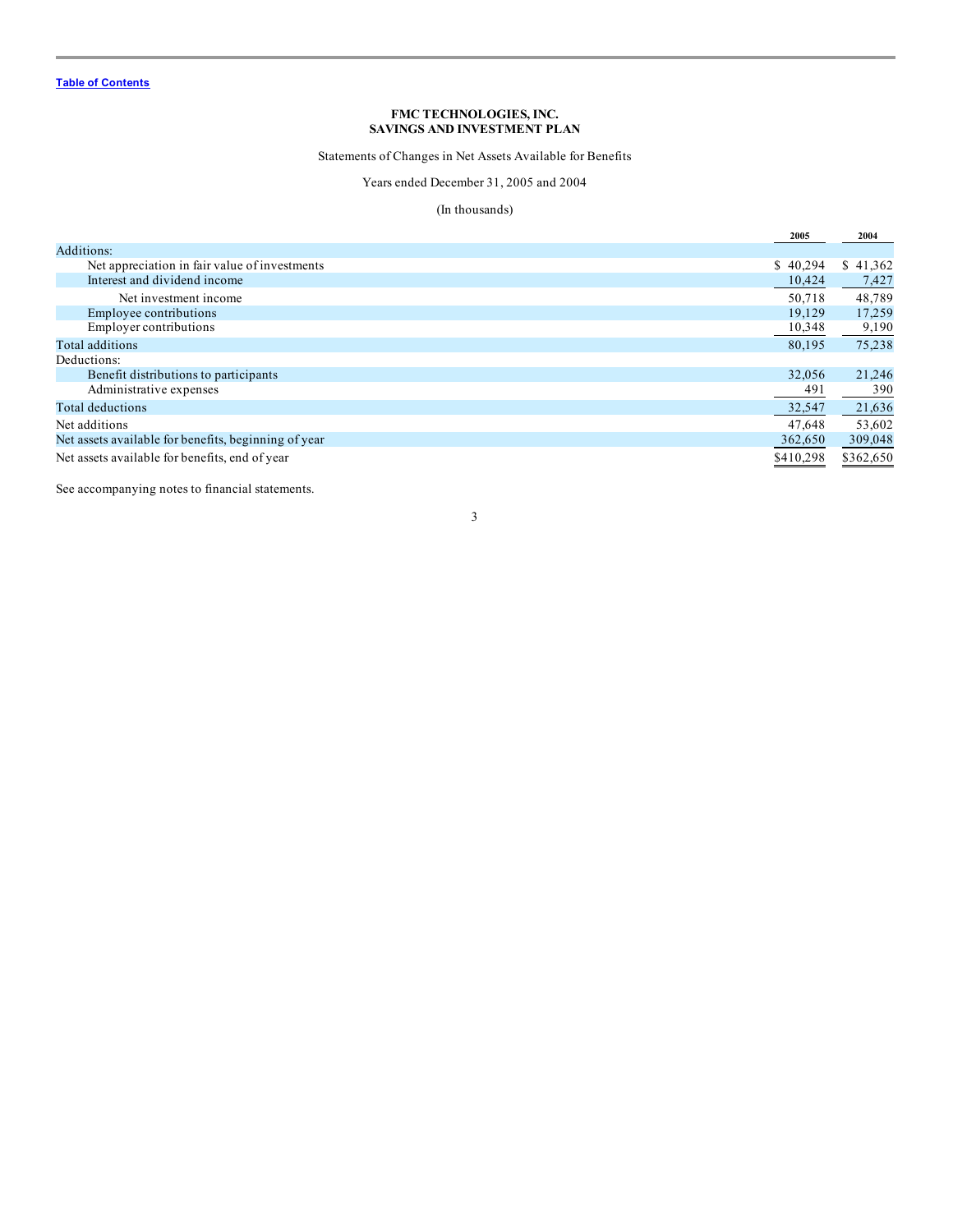Notes to Financial Statements

December 31, 2005 and 2004

#### <span id="page-5-0"></span>**(1) Description of the Plan**

The following description of the FMC Technologies, Inc. (the Company) Savings and Investment Plan (the Plan) provides general information. Participants should refer to the Plan text for a more complete description of the Plan's provisions.

#### *(a) General*

The Plan is a qualified salary-reduction plan under Section 401(k) of the Internal Revenue Code, which covers substantially all full-time employees and certain eligible part-time employees of the Company (other than employees who generally reside or work outside of the United States). Such employees are eligible to participate in the Plan immediately upon commencement of their employment with the Company. The Plan is subject to the provisions of the Employee Retirement Income Security Act of 1974, as amended (ERISA). The Plan is administered by the FMC Technologies, Inc. Employee Welfare Benefits Plan Committee, acting on behalf of the plan administrator, the Company.

#### *(b) Contributions*

Participants may elect to have their annual compensation reduced by up to \$14,000, subject to adjustments to reflect changes in the cost of living, but not by more than 20% of their total compensation. The aggregate amount of such reductions is contributed to a trust on a pretax basis. Participants may also elect to make after-tax contributions, either as an alternative to pretax contributions, or in addition to the maximum pretax contributions of \$14,000. The aggregate of pretax and after-tax contributions cannot exceed 20% of a participant's total compensation. Active employees who meet the following requirements are eligible to make catch-up contributions to the prescribed limit: (1) attain age 50 or older during the year, (2) already contributing at least 5% to the Plan on a pretax basis and (3) will reach the pretax contribution limit for the year. The amount of the catch-up contribution is \$4,000 for 2005.

The Company makes matching contributions for all active participants, except for certain bargaining unit employees. Effective January 1, 2004, the Company matches 100% of basic contributions up to 5% of each participant's eligible compensation (Basic Contribution).

At December 31, 2005, 5,778 current and former employees participated in the Plan.

#### *(c) Trust and Recordkeeping*

The Company and Fidelity Management Trust Company (the Trustee) established a trust (the Trust) for investment purposes as part of the Plan. The Trustee is also the Plan's recordkeeper.

## *(d) Investment Options*

Upon enrollment in the Plan, a participant may direct his or her contributions in 1% increments with at least 2% directed to the selected investment options. Company contributions to the Plan will be invested initially by the Trustee in the FMCTI Stock Fund and credited to the respective accounts of the employees participating in the Plan. Participants may reallocate the Company contributions to other investment options after the funds are placed into their accounts.

#### *(e) Vesting*

Participants are immediately vested in their elective contributions plus actual earnings thereon. Vesting in the Company's contributions and related earnings is determined according to the following graduated schedule based on years of service.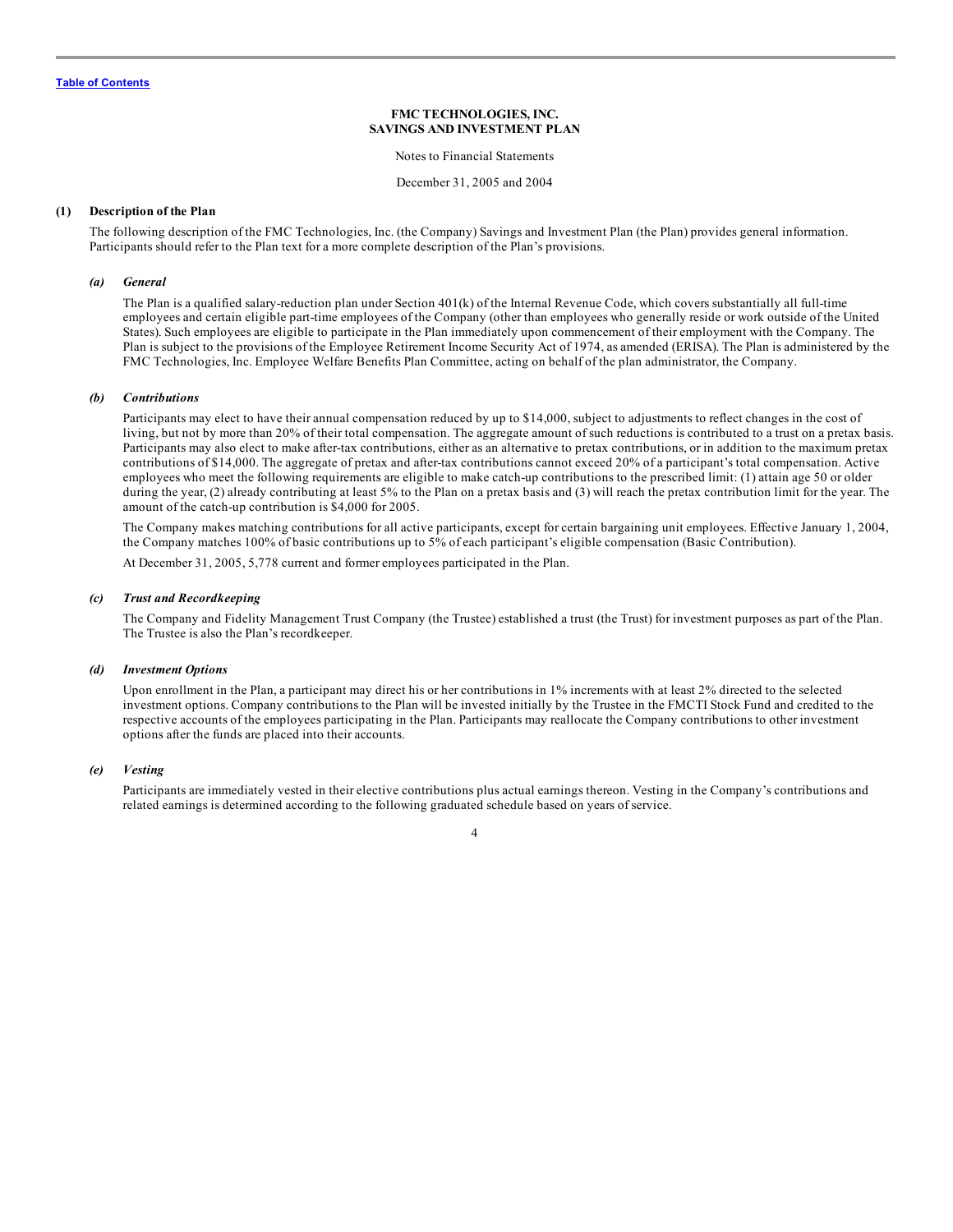| <b>Years of Service</b> | <b>Percent Vested</b> |
|-------------------------|-----------------------|
| Fewer than 2            | 0%                    |
| 2 but fewer than 3      | 20%                   |
| 3 but fewer than 4      | 40%                   |
| 4 but fewer than 5      | 60%                   |
| 5 or more               | 100%                  |

#### *(f) Payment of Benefits and Forfeitures*

Upon termination of service, death, disability or attainment of age 59 1/2, any participant may elect to immediately receive a lump sum distribution equal to the vested interest of his or her account. Participants may, upon termination, elect to defer their lump sum distribution or receive annual installments. If a participant is not fully vested in the Company's contributions to his or her account on the date of termination of his or her employment, the non-vested portion is forfeited. Such forfeitures are used to pay certain administrative expenses of the Plan and to reduce future Company contributions to the Plan. The forfeited balances in the Plan were \$49,000 and \$32,000 at December 31, 2005 and 2004, respectively.

#### *(g) Expenses*

Certain administrative expenses of the Plan are paid by the Trustee out of the assets of the Plan and constitute a charge upon the respective investment funds or upon the individual participants' accounts. Certain other plan expenses may be paid by the Plan from the forfeitures balance, or by the Company.

#### *(h) Withdrawals and Loans*

The Plan allows participants to make hardship cash withdrawals (subject to income taxation and IRS penalties) of some or all of their vested account balances. Eligible participants may also receive money from the Plan in the form of loans. The minimum that may be borrowed is \$1,000. The maximum that may be borrowed is the lesser of \$50,000, as adjusted, or 50% of the participant's vested account balance. Loans, which are secured by the participant's vested account balance, must be repaid over not more than 60 months with interest at a reasonable rate as determined by the plan administrator. A participant may have up to two loans outstanding at any one time.

#### *(i) Plan Termination*

Although it has not expressed any intent to do so, the Company has the right under the Plan to discontinue its contributions at any time and to terminate the Plan subject to the provisions of the Plan and ERISA. In the event of plan termination, participants will become 100% vested in their account balances.

#### *(j) Participant Accounts*

Each participant's account is credited with the participant's contributions, the Company's matching contributions and an allocation of Plan earnings and charged with an allocation of administrative expenses. Allocations of Plan earnings are based on the participant's account balance while a fixed amount is charged to each participant's account for administrative expenses. The benefit to which a participant is entitled is the benefit that can be provided from the participant's vested account.

## **(2) Summary of Significant Accounting Policies**

The following are the significant accounting policies followed by the Plan:

#### *(a) Basis of Accounting*

The Plan's financial statements are prepared on the accrual basis of accounting in accordance with the accounting principles generally accepted in the United States of America.

#### *(b) Investment Transactions and Income Recognition*

Security transactions are recorded in the financial statements on a trade-date basis. Dividends are recorded as earned on the record date. Interest is recorded as earned on the accrual basis.

#### *(c) Valuation of Investments*

Quoted or estimated market prices are used to value investments.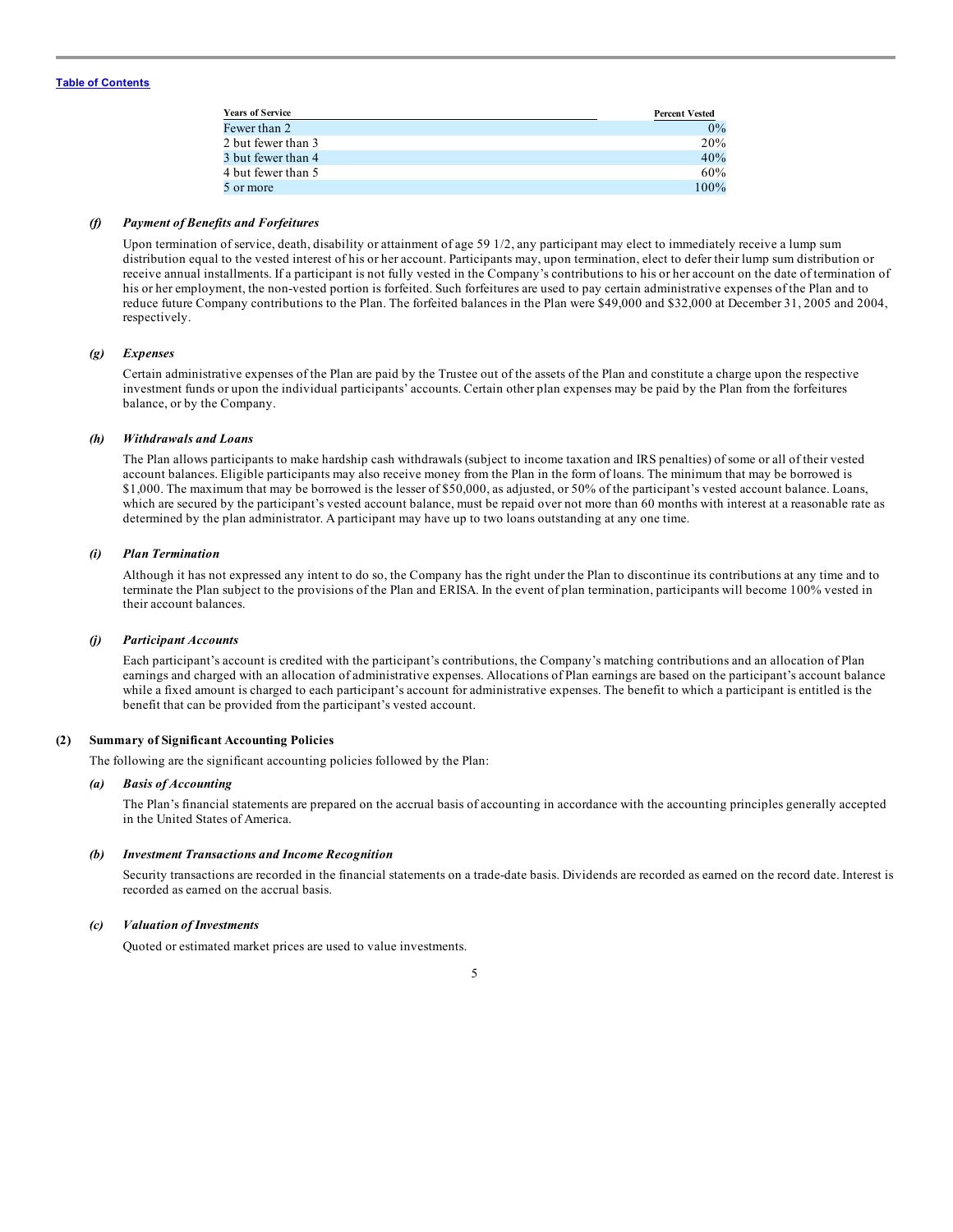## *(d) Use of Estimates*

The preparation of financial statements in conformity with generally accepted accounting principles requires the plan administrator to make estimates and assumptions that affect the reported amounts of assets and liabilities and disclosure of contingent assets and liabilities at the date of the financial statements. Actual results could differ from these estimates, but the plan administrator does not believe such differences will materially affect the Plan's financial position or results of operations.

The Plan utilizes various investment instruments. Investment securities, in general, are exposed to various risks, such as interest rate, credit and overall market volatility. Due to the level of risk associated with certain investment securities, it is reasonably possible that changes in the values of investment securities will occur in the near term and that such changes could materially affect the amounts reported in the financial statements.

#### *(e) Payment of Benefits*

Benefit distributions to participants are recorded when paid.

#### **(3) Party-in-Interest Transactions**

Fidelity Management Trust Company provides certain accounting and administrative services to the Plan for which approximately \$491,000 and \$390,000 of expenses were charged for the years ended December 31, 2005 and 2004, respectively.

#### **(4) Investments**

Investments at fair value, which represent 5% or more of the Plan's assets available for benefits at December 31, 2005 and 2004, are separately identified below:

|                                |           | December 31.   |  |
|--------------------------------|-----------|----------------|--|
|                                | 2005      | 2004           |  |
|                                |           | (In thousands) |  |
| <b>FMCTI</b> Stock Fund        | \$131,070 | \$105,763      |  |
| Fidelity MIP II CL 2 Fund      | 73.352    | 66,891         |  |
| Clipper Fund                   |           | 24,735         |  |
| Sequoia Fund                   | 25,283    | 24,427         |  |
| Fidelity Low-Priced Stock Fund | 22,832    | 21,222         |  |

The Plan's investments (including investments bought, sold, and held during the year) appreciated in value as follows:

|                                 |          | Year ended December 31. |  |
|---------------------------------|----------|-------------------------|--|
|                                 | 2005     | 2004                    |  |
|                                 |          | (In thousands)          |  |
| <b>Employer securities</b>      | \$35,843 | \$30,870                |  |
| Registered investment companies | 3.848    | 9,318                   |  |
| Common collective trusts        | 603      | 1,174                   |  |
|                                 | \$40,294 | \$41,362                |  |

A majority of the Fidelity Managed Income Portfolio Class II, a common collective trust ("CCT"), is invested primarily in guaranteed investment contracts ("GICs") and synthetic GICs which are fully benefit responsive. The GICs and synthetic GICs are stated at contract value (principal balances of the contracts, plus accrued interest at the stated rate, less payments received and contract charges by the insurance company), which approximates fair value. The average yield for the CCT (which has a September 30 fiscal year-end) was 3.84% and 4.01% for the years ended September 30, 2005 and 2004, respectively. The CCT's crediting interest rates on investments ranged from 0.3% to 8.875% on September 30, 2005 and from 0.0% to 10.375% as of September 30, 2004.

## **(5) Income Taxes**

The Internal Revenue Service has determined and informed the Company by a letter issued November 3, 2003, that the Plan is qualified under Section 401(a) of the Internal Revenue Code (Code) and exempt from Federal income taxes under Section 501(a) of the Code.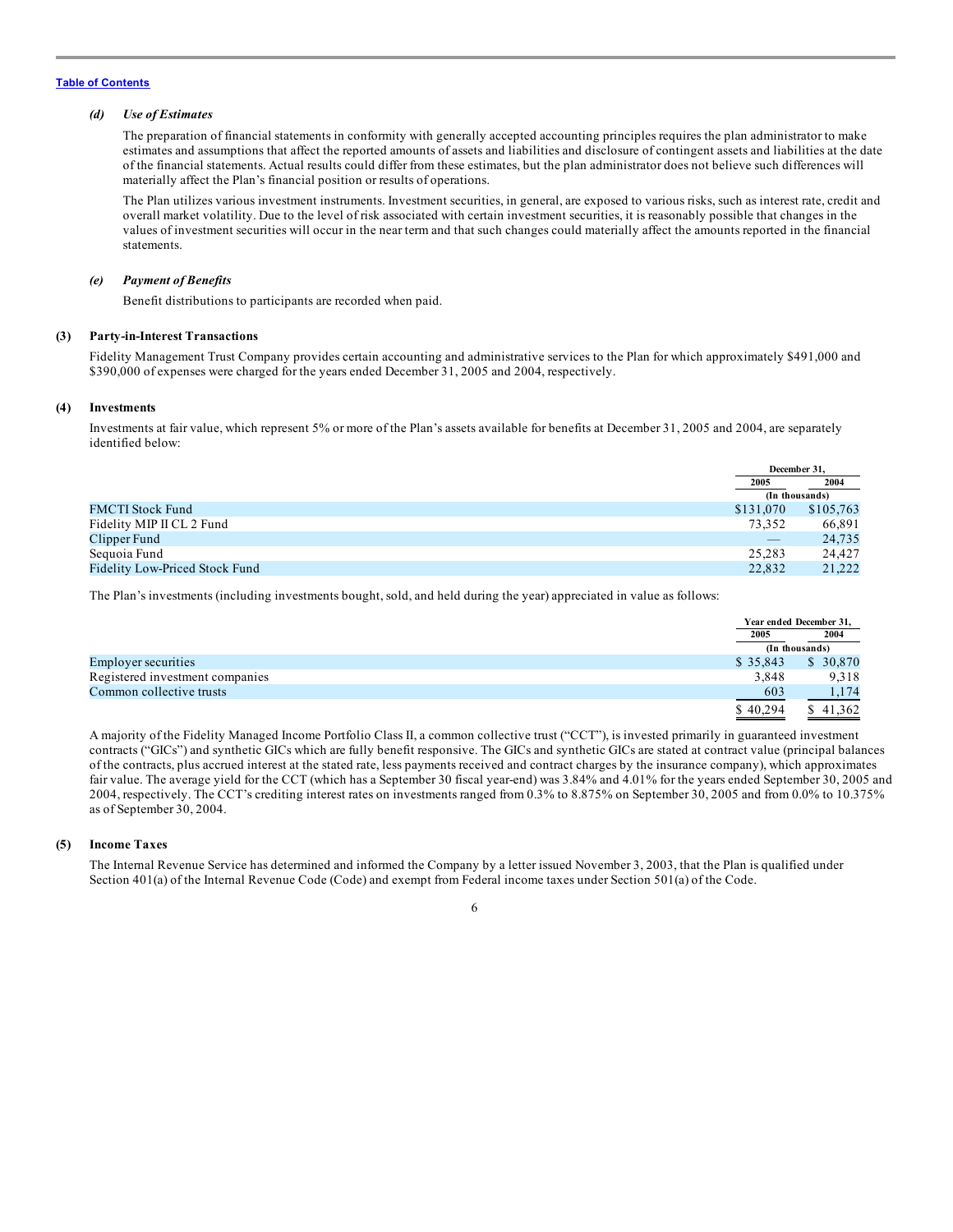The Company receives a Federal income tax deduction for its contributions to the Plan. Participating employees are not currently subject to Federal income tax on their elective pretax contributions, Company contributions, investment income, or other items allocated to their individual accounts. Individual participants are taxed on such items at the time of distribution from the Plan.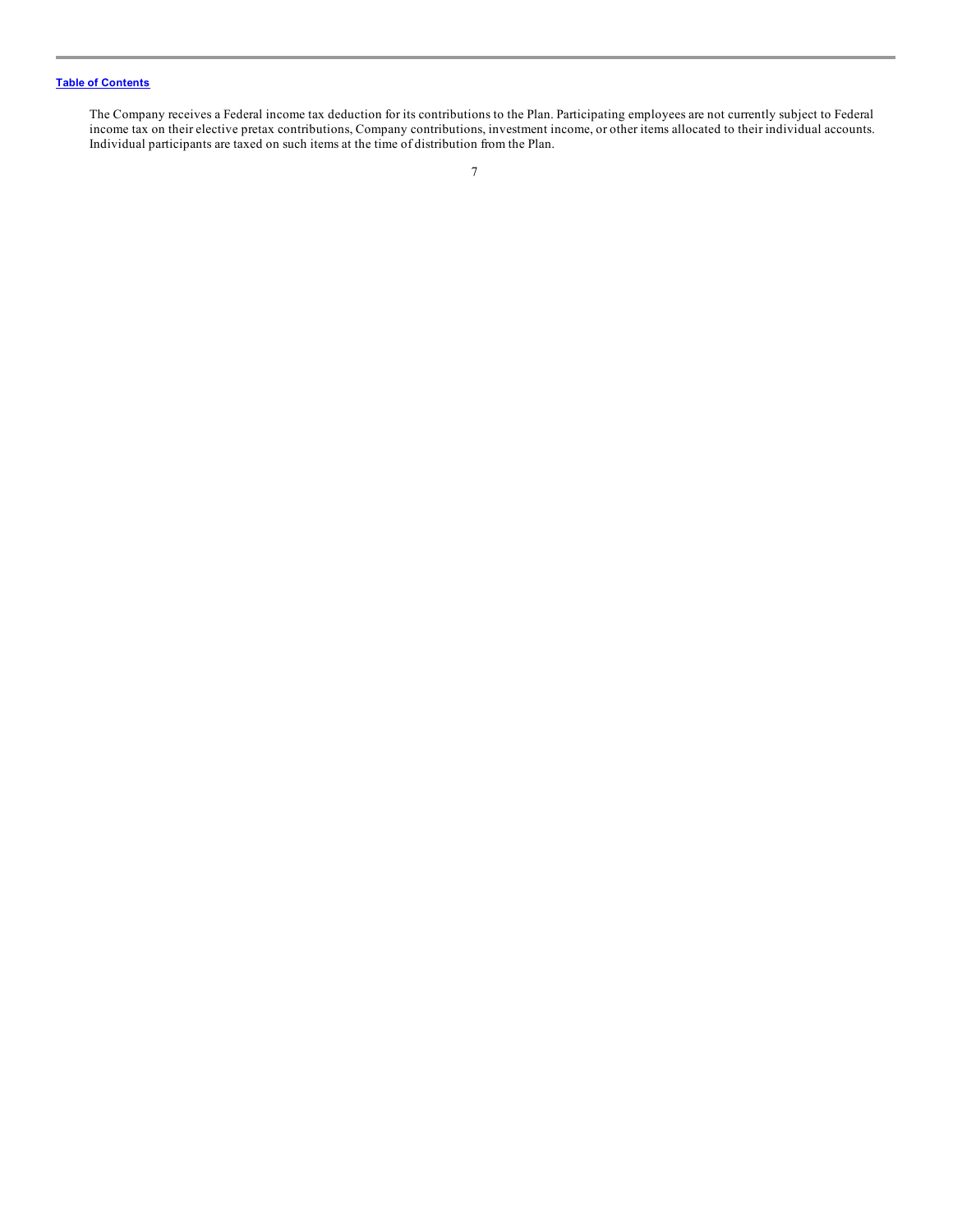Schedule H, Line 4i – Schedule of Assets (Held at End of Year)

December 31, 2005

## (In thousands)

<span id="page-9-0"></span>

| (a)     | (b) Identity of issuer, borrower,<br>lessor, or similar party | (c) Description of investment including maturity date,<br>number of shares or units, rate of interest, collateral,<br>and par or maturity value | (d) $Cost**$ | (e) Current<br>value |
|---------|---------------------------------------------------------------|-------------------------------------------------------------------------------------------------------------------------------------------------|--------------|----------------------|
| $\ast$  | FMCTI Stock Fund (FMC Technologies, Inc. Common Stock)        | FMC Technologies, Inc. Common Stock 3,053,828 shares                                                                                            | N/A          | \$131,070            |
| $\ast$  | <b>FMTC</b> Institutional Cash Portfolio                      | Money Market Mutual Fund                                                                                                                        | N/A          | 5,584                |
| $\ast$  | Fidelity MIP II CL 2 Fund                                     | Portfolio includes investment contracts offered by major<br>insurance companies and other approved institutions                                 | N/A          | 73,352               |
|         | John Hancock Classic Value Fund                               | Stock Value Fund                                                                                                                                | N/A          | 16,751               |
|         | Mutual Qualified Fund (Z)                                     | Stock Long-term Growth Fund                                                                                                                     | N/A          | 14,981               |
|         | Sequoia Fund                                                  | Stock Long-term Growth Fund                                                                                                                     | N/A          | 25,283               |
| $\star$ | <b>Fidelity Puritan Fund</b>                                  | Stock and Bond Fund                                                                                                                             | N/A          | 7,941                |
| $\ast$  | Fidelity Magellan Fund                                        | Stock Long-term Growth Fund                                                                                                                     | N/A          | 6,189                |
| $\ast$  | Fidelity Blue Chip Growth Fund                                | Large Companies Stock Fund                                                                                                                      | N/A          | 15,463               |
| $\ast$  | Fidelity Low-Priced Stock Fund                                | Stock Value Fund                                                                                                                                | N/A          | 22,832               |
| $\ast$  | Fidelity Diversified International Fund                       | Growth Mutual Fund of Foreign Companies                                                                                                         | N/A          | 19,622               |
| $\ast$  | Fidelity Retirement Government Money Market Portfolio         | Money Market Mutual Fund                                                                                                                        | N/A          | 14,174               |
|         |                                                               |                                                                                                                                                 |              | (Continued)          |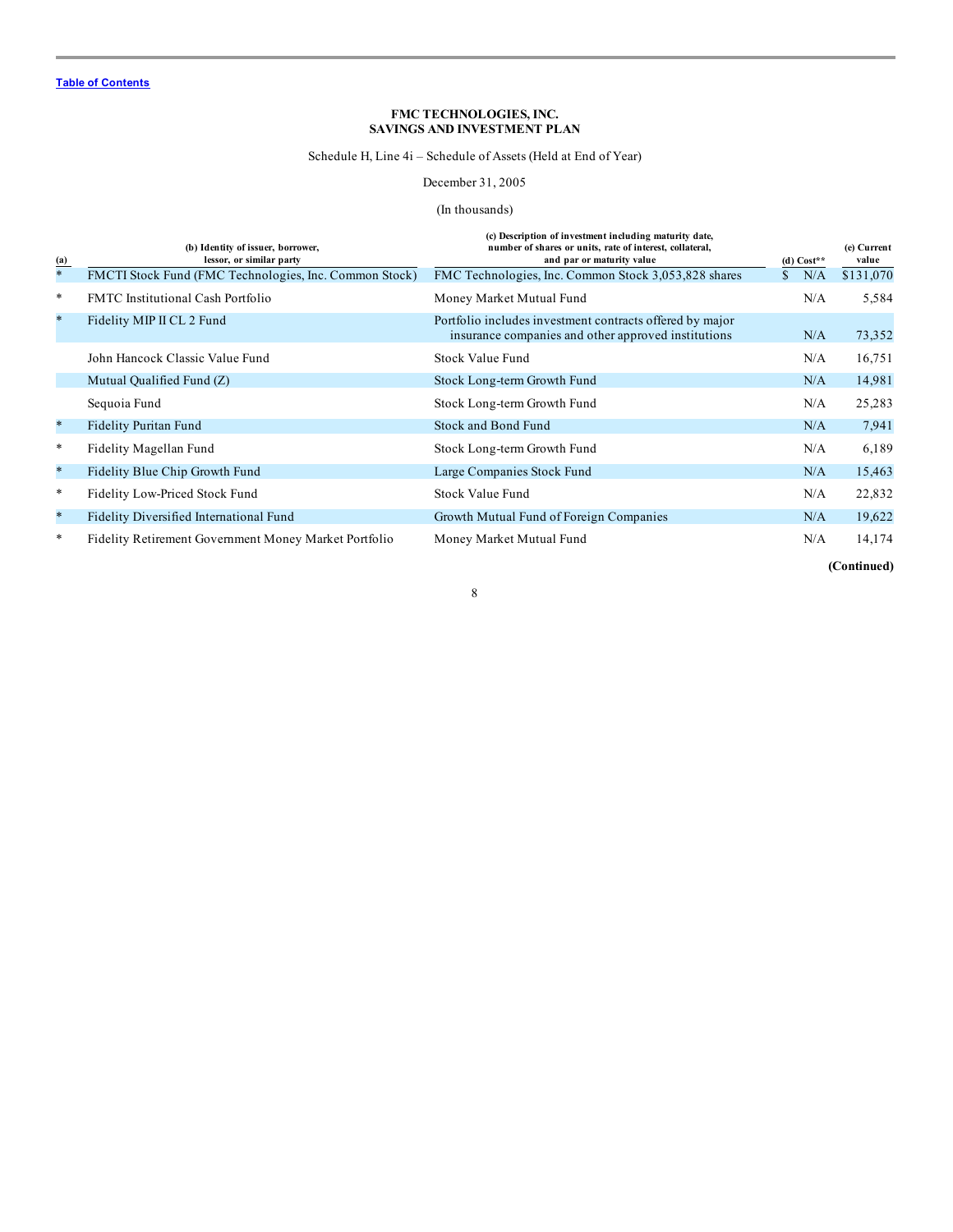Schedule H, Line 4i – Schedule of Assets (Held at End of Year), Continued

December 31, 2005

## (In thousands)

| $\overline{a}$ | (b) Identity of issuer, borrower,<br>lessor, or similar party                                                                                           | (c) Description of investment including maturity date,<br>number of shares or units, rate of interest, collateral,<br>and par or maturity value                                | (d) $Cost**$                           | (e) Current<br>value                           |
|----------------|---------------------------------------------------------------------------------------------------------------------------------------------------------|--------------------------------------------------------------------------------------------------------------------------------------------------------------------------------|----------------------------------------|------------------------------------------------|
| $\ast$         | Fidelity U.S. Equity Index Pool Fund                                                                                                                    | Stock Index Fund                                                                                                                                                               | N/A                                    | \$13,229                                       |
|                | PIMCO Total Return Fund – Administrative Class                                                                                                          | Income Mutual Fund                                                                                                                                                             | N/A                                    | 6,121                                          |
|                | MSIFT Mid Cap Growth Portfolio - Administrative Class                                                                                                   | Stock Long-term Growth Fund                                                                                                                                                    | N/A                                    | 8,250                                          |
|                | Royce Low-Priced Stock Fund                                                                                                                             | Stock Long-term Growth Fund                                                                                                                                                    | N/A                                    | 2,314                                          |
| $\star$        | Fidelity Capital & Income Fund                                                                                                                          | Equity Income & Growth Fund                                                                                                                                                    | N/A                                    | 5,270                                          |
| $\star$        | Fidelity Freedom Funds:<br>Freedom Income Fund<br>Freedom 2000 Fund<br>Freedom 2010 Fund<br>Freedom 2020 Fund<br>Freedom 2030 Fund<br>Freedom 2040 Fund | Asset allocation series funds, which primarily invest in other<br>Fidelity mutual funds (stock, bond and money market)<br>basing asset allocation on a target retirement date. | N/A<br>N/A<br>N/A<br>N/A<br>N/A<br>N/A | 220<br>380<br>2,632<br>3,781<br>1,790<br>1,415 |
| ∗              | Participant loans                                                                                                                                       | Varying rates of interest $3.91\% - 9.50\%$ , 1,718 total loans<br>outstanding                                                                                                 |                                        | 11,750                                         |
|                |                                                                                                                                                         |                                                                                                                                                                                |                                        | \$410,394                                      |

\* Party-in-interest.<br>\*\* Cost is not require

Cost is not required for participant directed funds.

See accompanying notes to financial statements.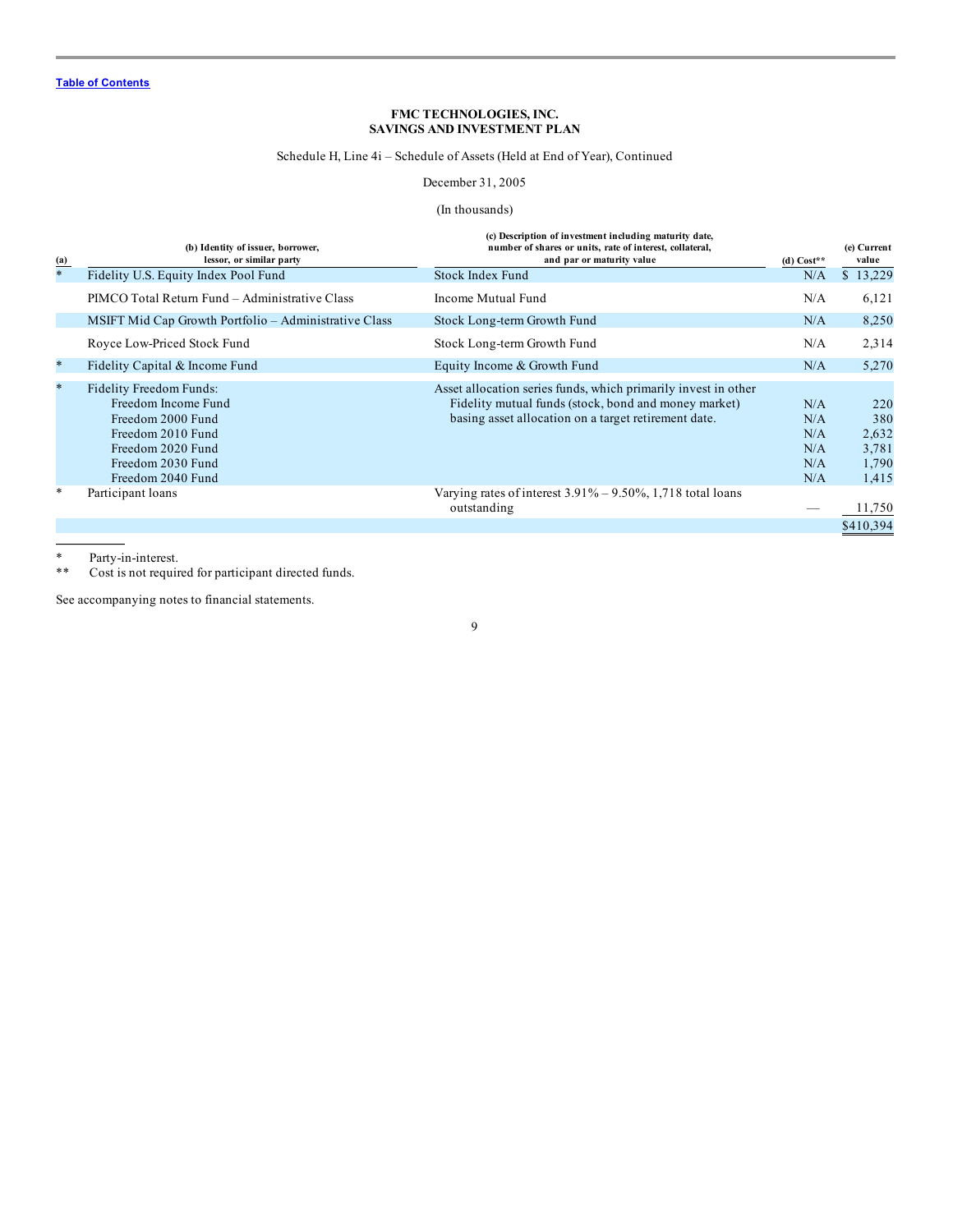## **SIGNATURES**

The Plan. Pursuant to the requirements of the Securities Exchange Act of 1934, FMC Technologies, Inc., as Plan Administrator, has duly caused this annual report to be signed on its behalf by the undersigned thereunto duly authorized.

> FMC TECHNOLOGIES, INC. SAVINGS AND INVESTMENT PLAN

By /s/ William H. Schumann, III William H. Schumann, III Senior Vice President and Chief Financial Officer

Date: June 12, 2006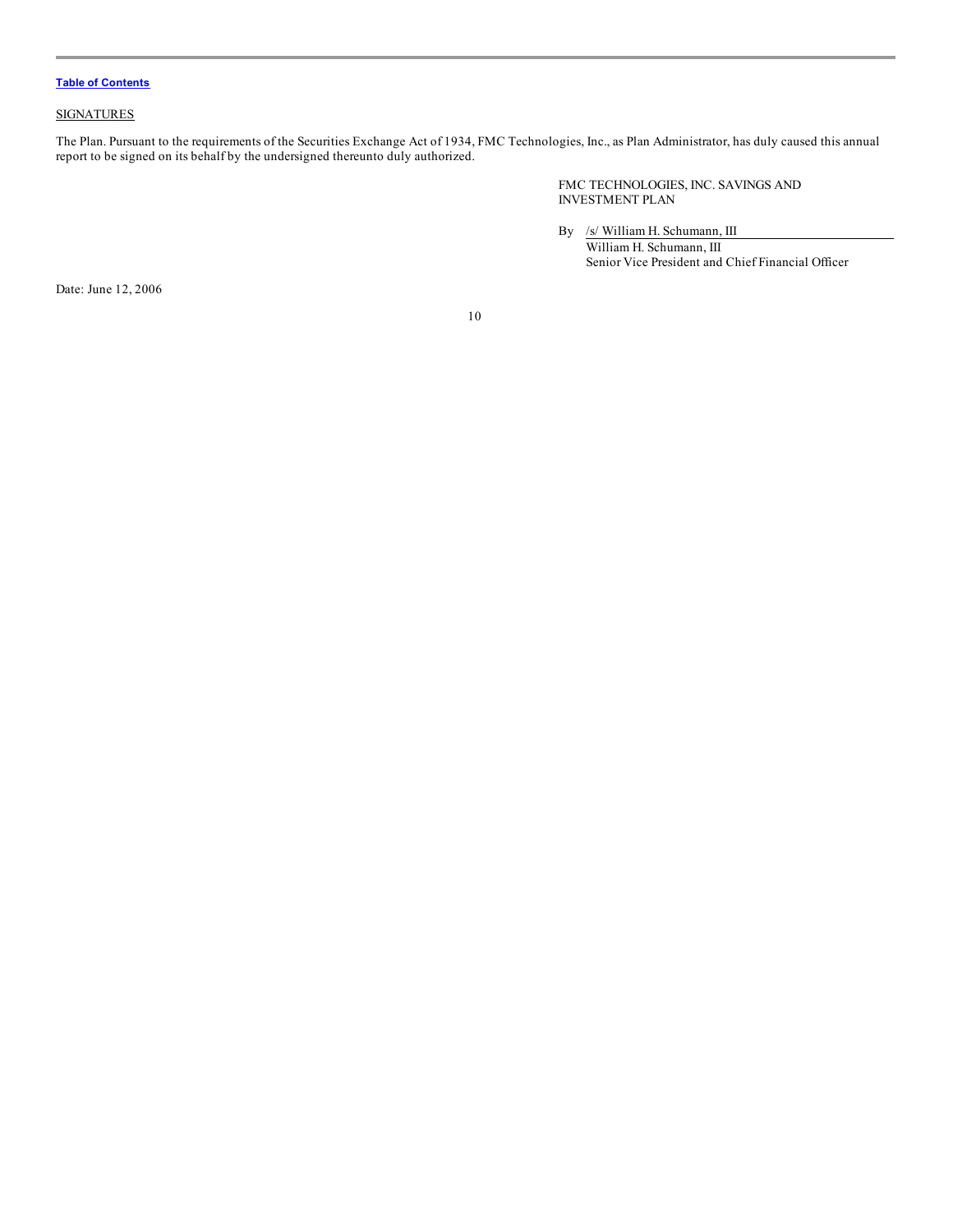EXHIBIT INDEX

# **NUMBER IN EXHIBIT TABLE DESCRIPTION**

23.1 Consent of Independent Registered Public Accounting Firm (Grant Thornton LLP)